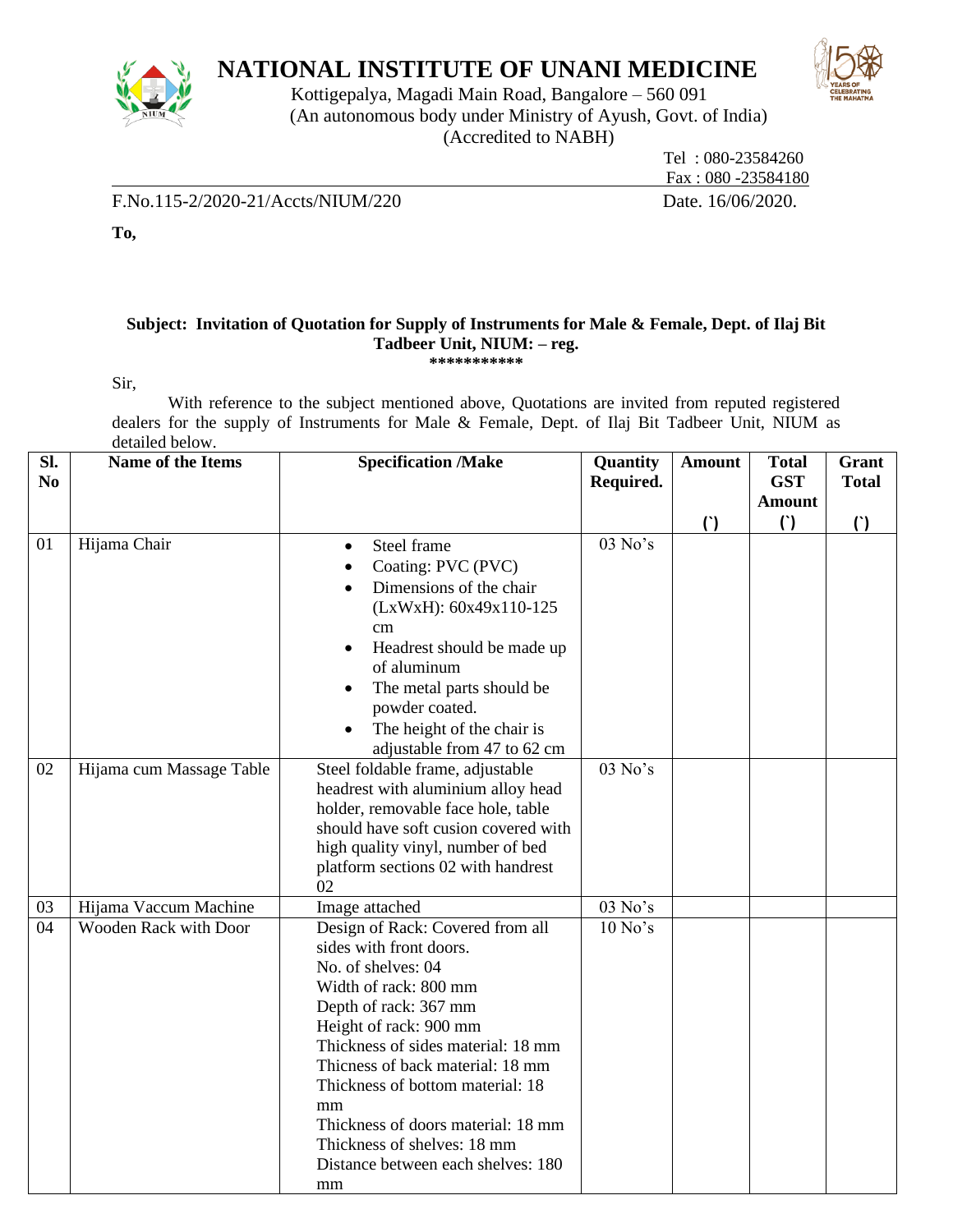|    |                              | Ground clearance: 100 mm                   |           |  |  |
|----|------------------------------|--------------------------------------------|-----------|--|--|
| 05 | Slotted Iron Angle Rack (7   | 20 gauge shelves with a slotted iron       | $02$ No's |  |  |
|    | feet height with 06 shelves  | angle of 14 gauge, Dimensions              |           |  |  |
|    | including base shelve)       | 84x36x15 inches, no of shelves 6,          |           |  |  |
|    |                              | <b>Clolur Grey</b>                         |           |  |  |
| 06 | Inkabab chamber (Steam       | Heavy duty four doors Wooden               | $02$ No's |  |  |
|    | Chamber)                     | (Made from medicinal woods or              |           |  |  |
|    |                              | Anjaly) Steam Chamber with                 |           |  |  |
|    |                              | adjustable seat and thermoregulation       |           |  |  |
|    |                              | facility. Provided with Copper Tube        |           |  |  |
|    |                              | Steam Release System and Brass             |           |  |  |
|    |                              | fittings. FRP inner lining and molded      |           |  |  |
|    |                              | non-slip flooring inside the Wooden        |           |  |  |
|    |                              | Chamber. Size: 90cm x 80cm (or             |           |  |  |
|    |                              | 75cm) width x 132cm ht                     |           |  |  |
| 07 | UV Theraoy Lamp:- Philips    | Philips UVB Narrowband TL                  | $02$ No's |  |  |
|    | <b>UVB</b> Narrowband        | $40W/01$ with bi-pin cap (G13),            |           |  |  |
|    | phototherapy lamp            | product code 928011300130                  |           |  |  |
| 08 | UV Theraoy Lamp:- Philips    | Philips UVB Broadband TL 40W/12            | $02$ No's |  |  |
|    | <b>UVB Brondband</b>         | with bi-pin cap $(G13)$ , product code     |           |  |  |
|    | phototherapy lamp            | 928011301230                               |           |  |  |
| 09 | UV Theraoy Lamp:- Philips    | Philips TL UVA 100W with bi-pin            | $02$ No's |  |  |
|    | UVA phototherapy lamp        | cap (G13), product code                    |           |  |  |
|    | (PUVA)                       | 928004320930                               |           |  |  |
| 10 | <b>UV Protection Goggles</b> | Dermeida ® Adjustable UV                   | $04$ No's |  |  |
|    |                              | Protection Windproof Dustproof             |           |  |  |
|    |                              | <b>Outdoor Sports Ski Glasses Military</b> |           |  |  |
|    |                              | Goggles (Multicolor), ABS plastic          |           |  |  |
|    |                              | frame with UV 400 protection.              |           |  |  |

The quotations may be submitted in a sealed cover quoting the competitive rate with above specification by clearly mentioning taxes applicable if any., time required for supplying the items with the terms & conditions, Copy of GST

Wherever required Test Certificate should be sent along with relevant document.

Incomplete bids are liable for rejection. Late / delayed offer will not be considered.

NIUM reserves the right to reject any or all tender without assigning any reason.

If the item is not supplied within stipulated period and not as per specification, NIUM is having right to accept or reject whole lot or part of it.

In case the items are not supplied in time, Penalty of 5% for delay upto 15 days from the last date & 10% beyond 15 days upto one month shall be levied. If the firm fails to supply the items as per Supply Order, the item will be procured from other bidder & the difference amount shall be recovered from the bill of the firm or otherwise.

## The envelope containing quotation should be super scribed as **"Quotation for Supply of Instruments for Male & Female, Dept. of Ilaj Bit Tadbeer Unit, NIUM"**

The last date for the submission of quotation is: **06/07 /2020.**

 Yours faithfully, Sd/-

 (Suresha) Accounts Officer

## **Distribution :**

1.Prof. Abdul Nasir Ansari, I/c Regimental Therapy Unit, for information.

2.Website in-charge for information and to upload quotation in NIUM- website.

3.Concern file.

#### 4.Guard file.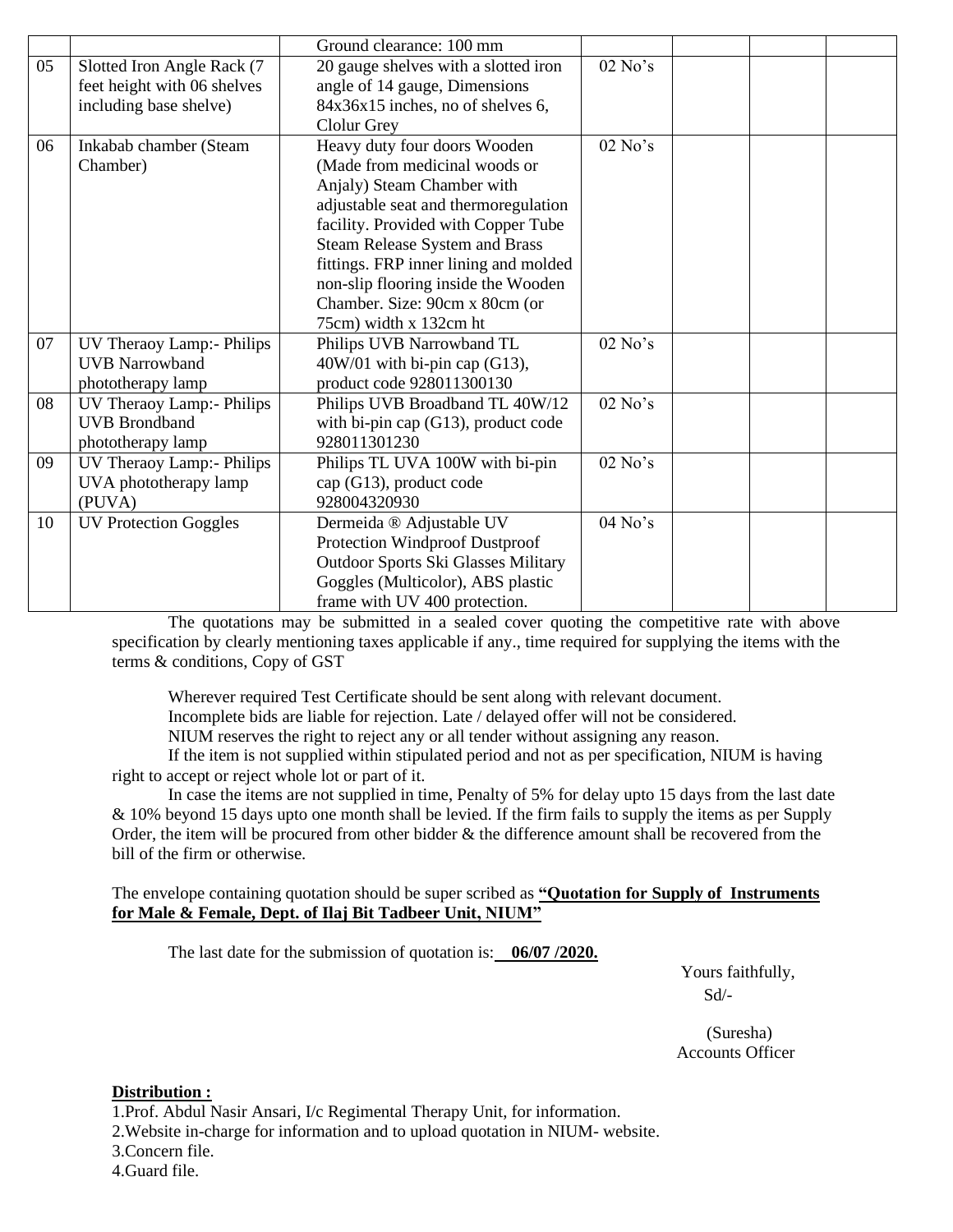

 **Wooden Rack With Door**



**Hijama Chair**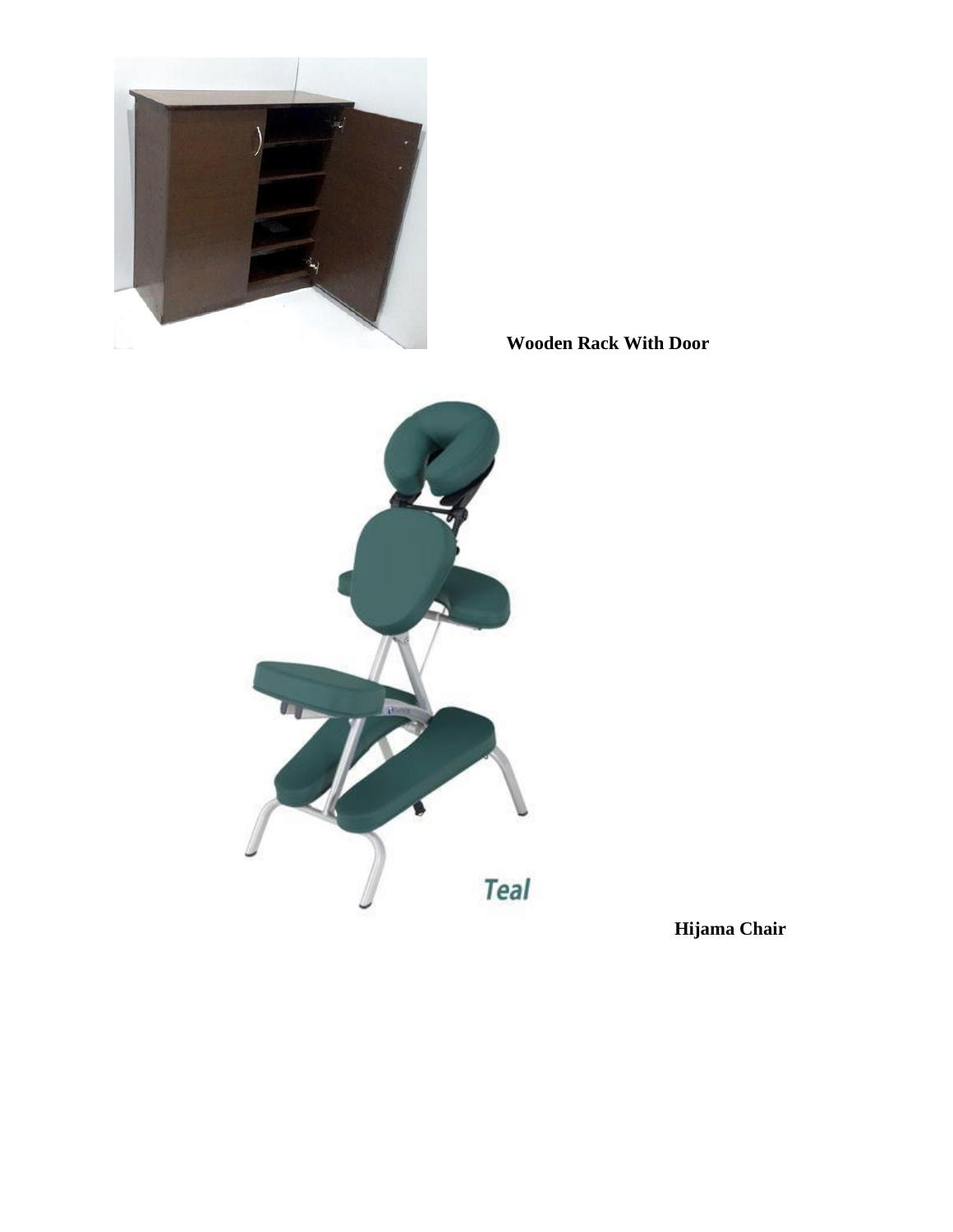

 **Inkabab Chamber (Steam Chamber)**



**Hijama cum Massage Table**